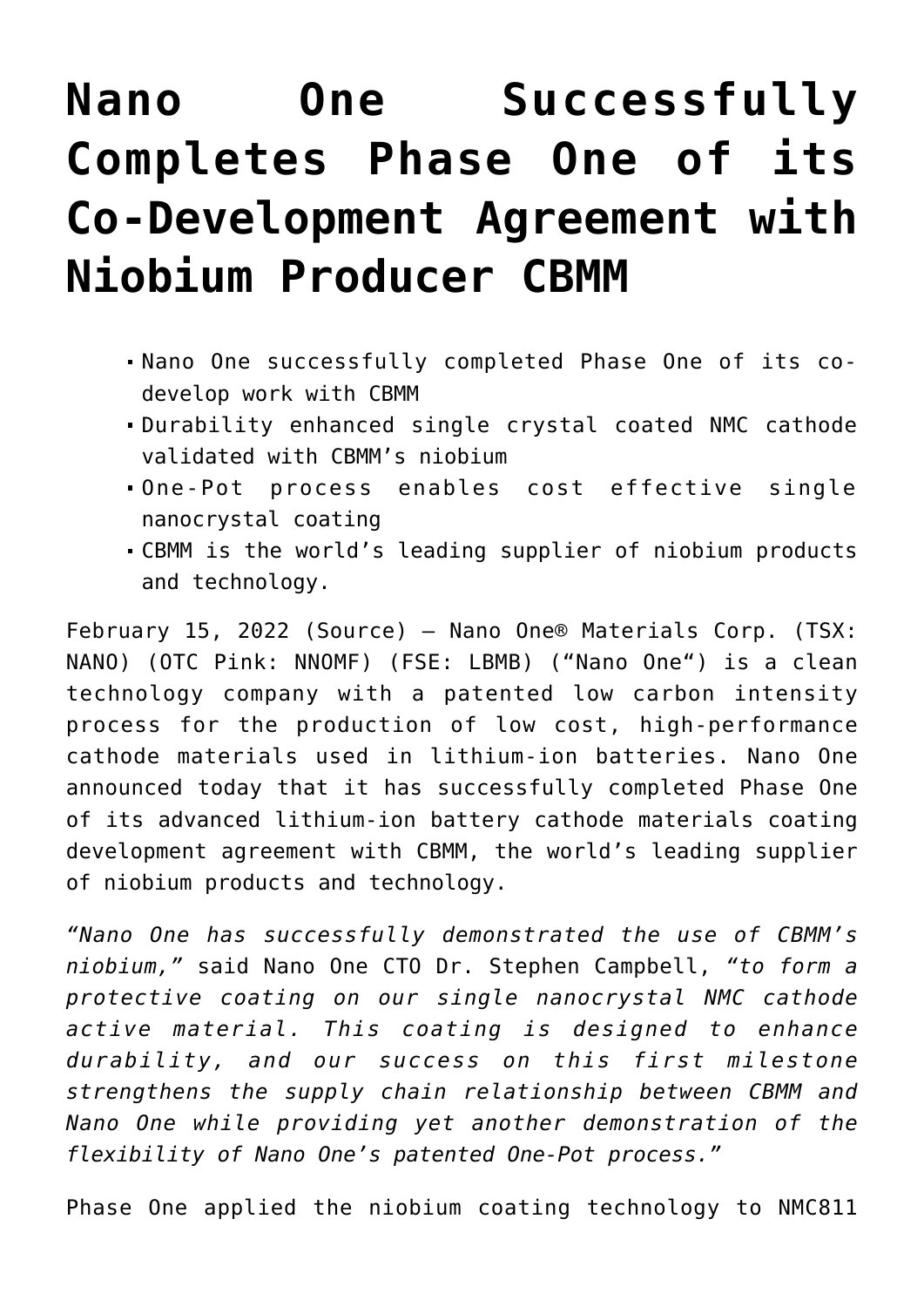cathode active material and the next two phases will focus on the niobium coating of even higher nickel NMC. This will include scaling of the One-Pot coating technology to demonstrate commercial viability and validate the supply chain. Together, CBMM and Nano One are developing an integrated and differentiated supply chain for niobium coated single crystal cathode materials.

Nano One's patented One-Pot process adds a cost effective niobium coating on each individual nanocrystal to protect the cathode from deleterious side reactions than can otherwise cause rapid performance degradation. The One-Pot process enables this coating to be formed without adding process steps or costs, and the coating can significantly increase the durability of cathode materials in lithium-ion batteries. The niobium coated single crystal cathode materials are applicable to both conventional liquid electrolyte cells and advanced solid state electrolyte cells.

Nano One CEO, Mr. Dan Blondal said, *"CBMM is the world leader in Niobium, and by completing this milestone with them, we have advanced a step closer to our commercialization and supply chain development goals. Successful upstream collaborations, such as this, help us bring strategic value to downstream partners as we progress towards the adoption and commercial application of our technologies."*

CBMM's Executive Manager for Battery Products, Rogério Marques Ribas, said that, *"The results of this first milestone demonstrate the viability of making niobium enhanced highenergy battery materials using Nano One's ground-breaking process. We look forward to further advancing our collaborative project and its valuable outcomes."*

###

## **About Nano One**

Nano One Materials Corp (Nano One) is a clean technology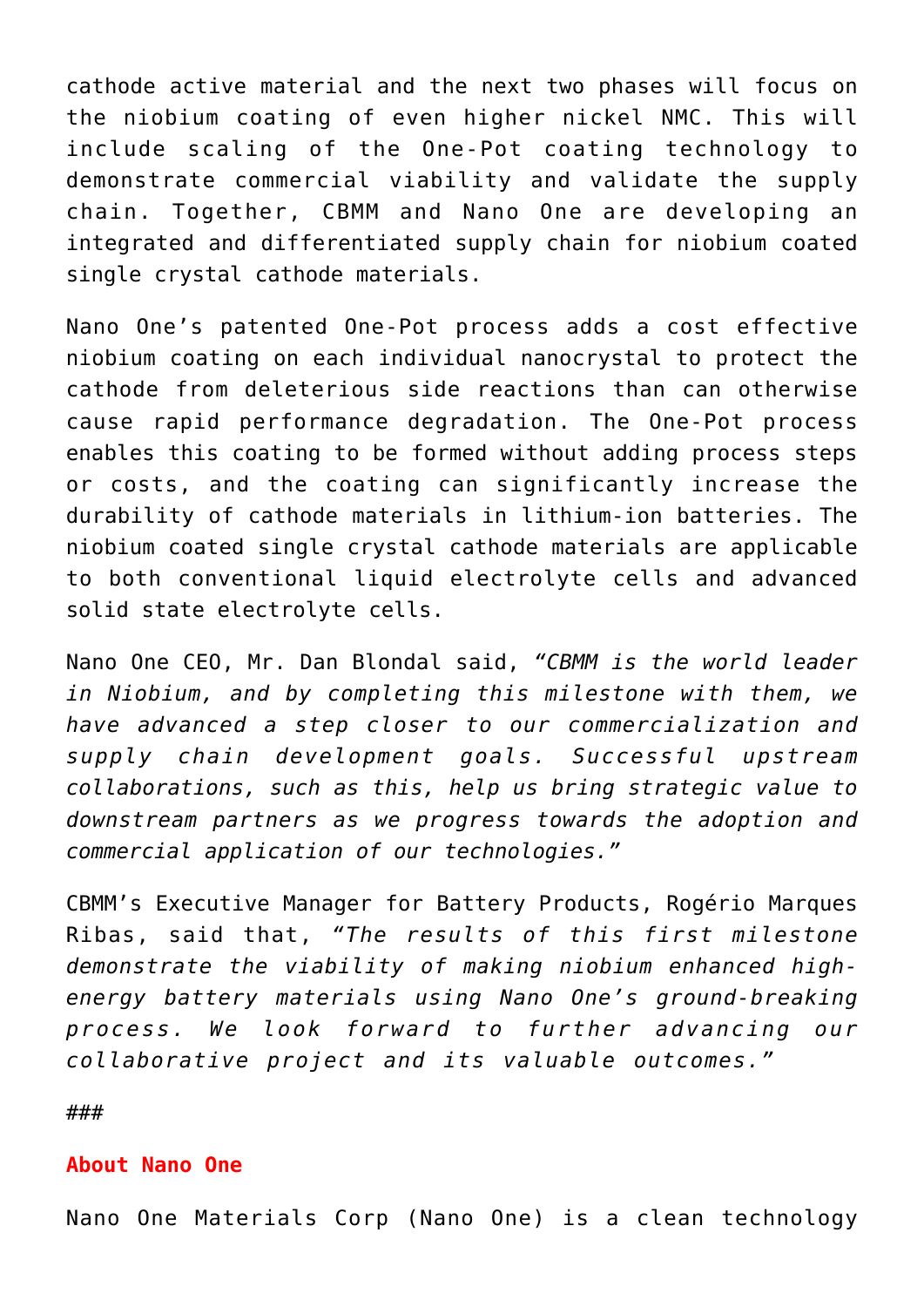company with a patented, scalable and low carbon intensity industrial process for the low-cost production of highperformance lithium-ion battery cathode materials. The technology is applicable to electric vehicle, energy storage, consumer electronic and next generation batteries in the global push for a zero-emission future. Nano One's One-Pot process, its coated nanocrystal materials and its Metal to Cathode Active Material (M2CAM) technologies address fundamental performance needs and supply chain constraints while reducing costs and carbon footprint. Nano One has received funding from various government programs and the current "Scaling of Advanced Battery Materials Project" is supported by Sustainable Development Technology Canada (SDTC) and the Innovative Clean Energy (ICE) Fund of the Province of British Columbia. For more information, please visit **[www.nanoone.ca](https://www.newsfilecorp.com/redirect/xOK5XUoq1D)**.

## **About CBMM**

CBMM is the world's leading supplier of niobium products and technology, with over 400 clients in 50 countries. Fully integrated from the mine to the final products, CBMM also provides expert technical assistance to customers around the globe. Based in Brazil, with offices and subsidiaries in China, the Netherlands, Singapore, Switzerland and the United States, the company provides cutting-edge products and technology to the infrastructure, mobility, aerospace, healthcare and energy industries. In 2019, CBMM invested in 2DM, a company dedicated to graphene and, in 2021, in startups Echion and Battery Streak. The investments are aimed at new developments in materials for lithium-ion batteries. For more information, visit: [CBMM.com](https://www.newsfilecorp.com/redirect/7eXOmSqKLX).

Company Contact: Paul Guedes [info@nanoone.ca](mailto:info@nanoone.ca) (604) 420-2041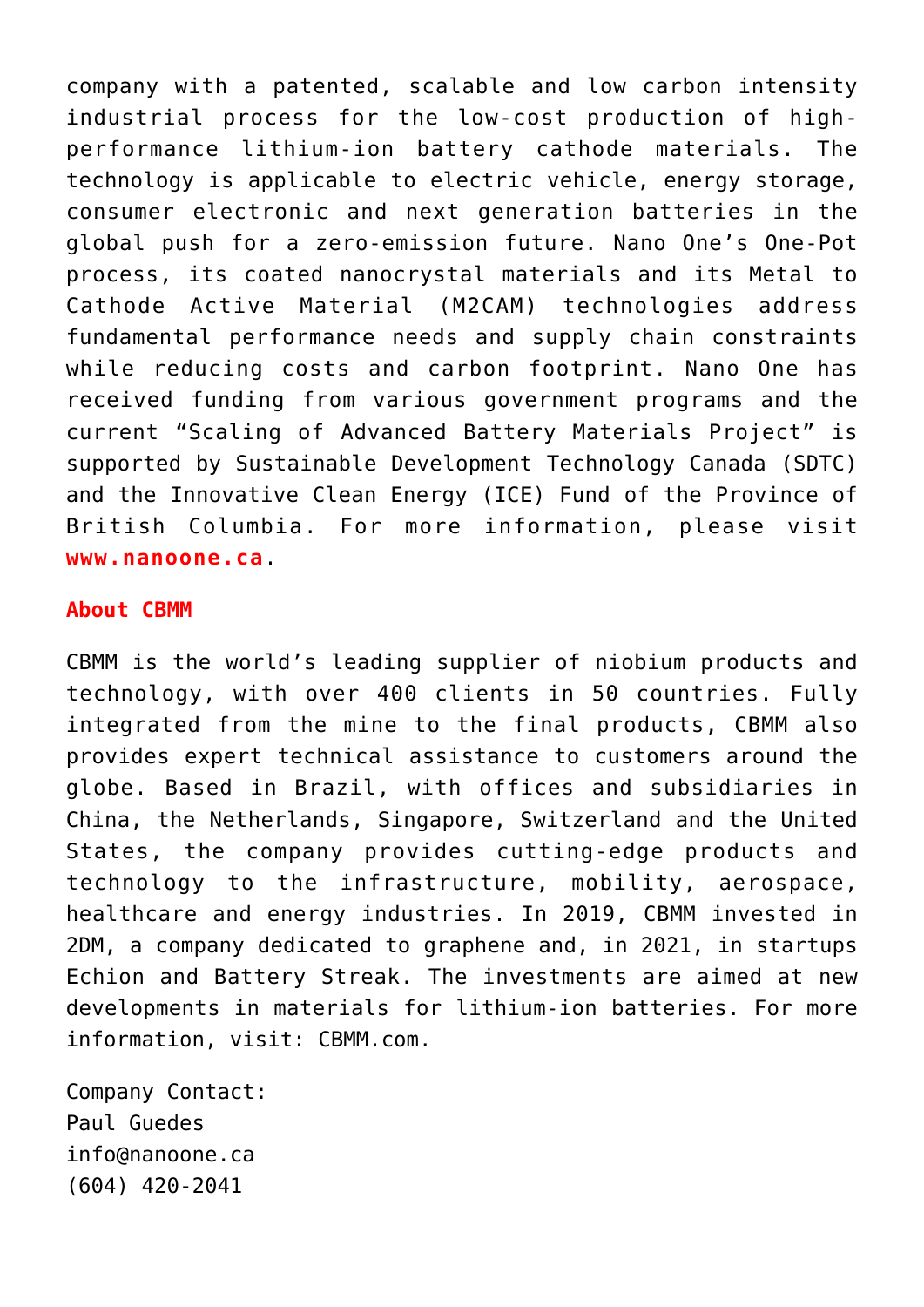Media Contact: Chelsea Nolan Antenna Group for Nano One [nanoone@antennagroup.com](mailto:nanoone@antennagroup.com) (646) 854-8721

*Certain information contained herein may constitute "forwardlooking information" and "forward-looking statements" within the meaning of applicable securities legislation. All statements, other than statements of historical fact, are forward-looking statements. Forward-looking information in this news release includes, but is not limited to, statements with respect to: the advancement and completion of the phase 2 and 3 work program, the execution of the Company's development plans which are contingent on such support and awards and the commercialization of the Company's technology and patents. Generally, forward-looking information can be identified by the use of terminology such as 'believe', 'expect', 'anticipate', 'plan', 'intend', 'continue', 'estimate', 'may', 'will', 'should', 'ongoing', 'target', 'goal', 'potential', 'advance' or variations of such words and phrases or statements that certain actions, events or results "will" occur. Forward-looking statements are based on the current opinions and estimates of management as of the date such statements are made are not, and cannot be, a guarantee of future results or events. Forward-looking statements are subject to known and unknown risks, uncertainties and other factors that may cause the actual results, level of activity, performance or achievements of the Company to be materially different from those expressed or implied by such forwardlooking statements or forward-looking information, including but not limited to: the advancement and completion of the phase 2 and 3 work program and any anticipated results thereof, any future collaborations that may happen with the OEM's or other partners in the battery supply chain, the Company's ability to achieve its stated goals, the commercialization of the Company's technology and patents and*